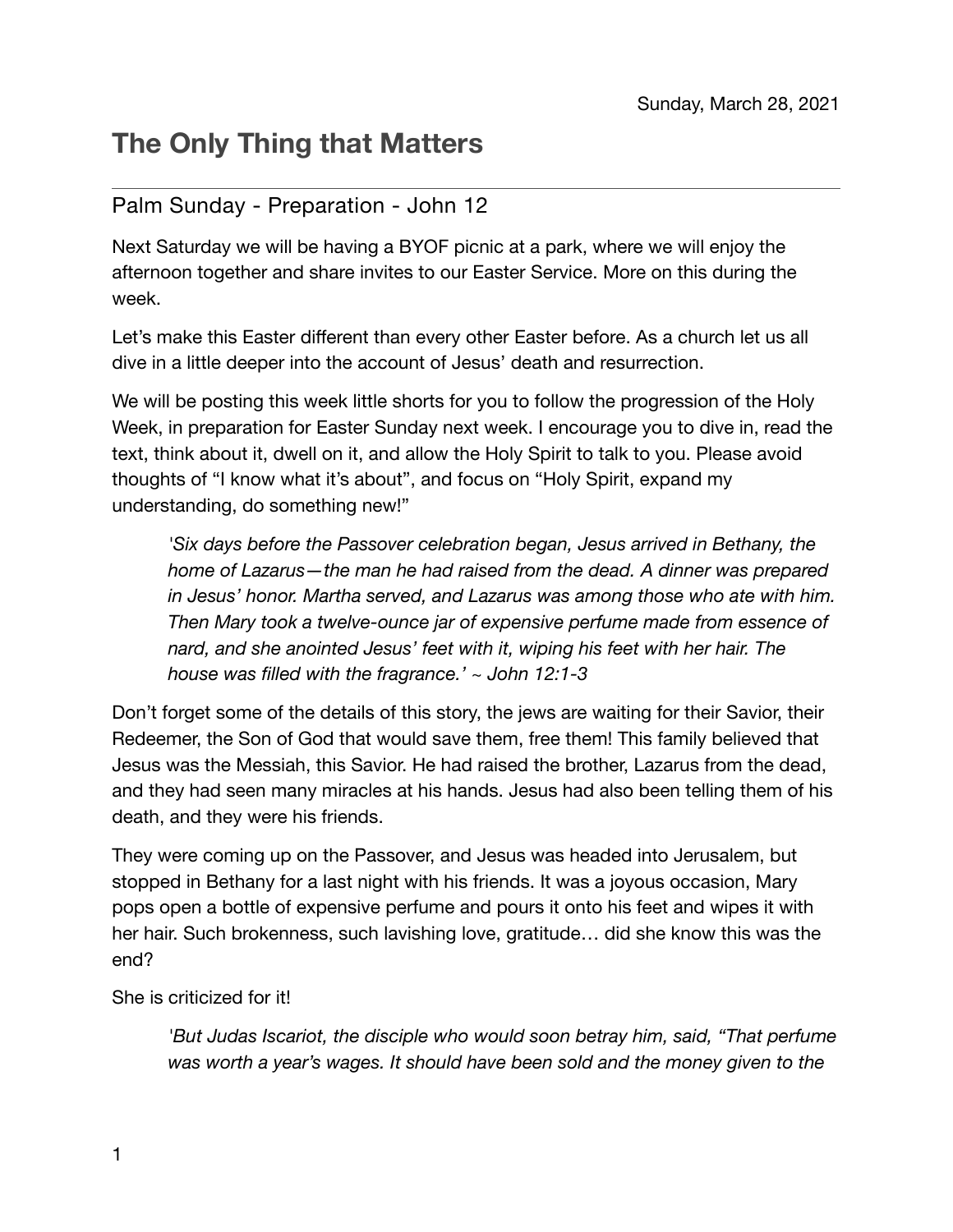Sunday, March 28, 2021

*poor." Not that he cared for the poor—he was a thief, and since he was in charge of the disciples' money, he often stole some for himself.' ~ John 12:4-6* 

The obvious message here is that he was a scumbag and he was concerned about money. The less obvious is not only the foreshadowing that Judas was going to sellout Jesus for a bag of silver, but that sometimes we are not seeing what is truly valuable in our lives.

*'Jesus replied, "Leave her alone. She did this in preparation for my burial. You will always have the poor among you, but you will not always have me."'* 

*~ John 12:7-8* 

Mary knew Jesus wasn't going to be there forever, and he was all that mattered. Her focus was on him alone, and the perfume (worth a year's wage) poured on his feet, wiped with her hair, was a demonstration of her love, devotion, and affection to the only Messiah, savior, healer, and Lord of her life. How much she knew or not, Jesus says, "She did this in preparation for my burial."

This was not the only time that Mary was focused on Jesus alone. In Luke 10:38-41 we see that this family had opened their home to Jesus before and while Martha was running around serving everyone, Mary was a Jesus' feet. Mary understood that she needed to be at his feet. Martha complains to Jesus and he answers, *"'But the Lord said to her, "My dear Martha, you are worried and upset over all these details! There is only one thing worth being concerned about. Mary has discovered it, and it will not be taken away from her."' ~Luke 10:41-42*

I believe that God wants us to be concerned about only one thing. That is Jesus. We live our lives so concerned about all the details, and like Martha we are missing out on Jesus. Mary shows us from the beginning that she wants Jesus, drops everything for Jesus. We place Jesus first, we don't have to worry! "*Seek the Kingdom of God above all else, and live righteously, and he will give you everything you need.*" Matthew 6:33

Going back to the oil, in the book of Mark, ch14, v9, this same account, Jesus says, "wherever the Good News is preached throughout the world, this woman's deeds will be remembered and discussed."

Once again we see that our actions can affect our cities and have long lasting consequences that can reach for generations. The difference is how we respond to Jesus, how we pursue his presence, his feet, his word…